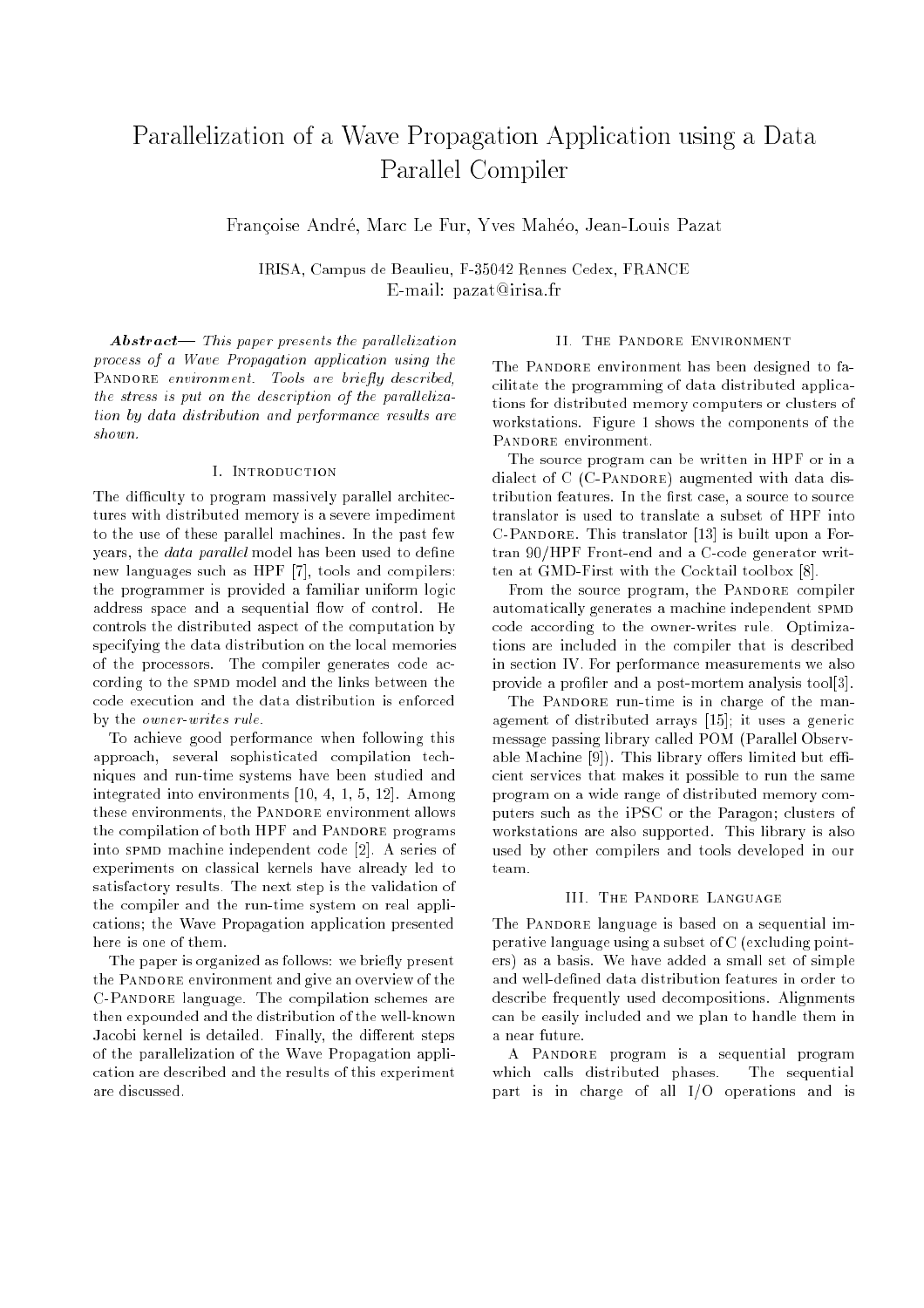

Figure 1: The PANDORE Environment

executed on the host processor (if exists) or on one node of the distributed computer. Each distributed phase is spread over the processors of the target machine and is executed in parallel according to the owner-writes rule. The specication of a distributed phase is described similarly to the definition of a procedure by the statement distributed parameter list in the parameter list of the block group of the block group of the block group of the block group of the block group of the block group of the block group of the block group of the block group of

The distributed parameter list is used for specifying the partitioning and the mapping of the data used in the distributed phase. The array is the only data type that may be partitioned. The means to decompose an array is to split it into blocks. The number of blocks is independent of the number of processors: both BLOCK and  $\mathrm{CYCLIC}(k)$  HPF distribution features [7] are han-

The specification of the partitioning for a d-dimensional array is given by the construct block (time time time time time the size of  $\mathcal{S}$ the blocks in the  $i^{\text{th}}$  dimension. For example:  $B[N][N]$  by block  $(N, N/P)$  indicates that the array B of N - N elements is decomposed into P blocks of size is a size of the array is decomposed into P blocks of contiguous columns. The following partitioning  $A[N][N]$  by block  $(1, N)$  indicates that the array as stay as the composed in the block of the state is decomposed in of size 1 - N: the array is decomposed into N rows.

Then, the mapping of the blocks onto the architecture will be achieved by the compiler in a regular or cyclic way according to the mapping parameters (regular or wrapped). In PANDORE, we consider only one dimensional processor arrays whose size is not specied in the source code but used as a parameter by the compiler. As we allow the mapping of

multidimensional decompositions, it is needed to indicate the order for the mapping of blocks: (1,0) states for column first,  $(0,1)$  states for row first. For example float  $A[N][N]$  by block $(1, N)$  map wrapped $(1, 0)$ maps the  $N$  rows of  $A$  cyclically onto the processors; it is equivalent to the HPF distribution  $CYCLIC(1,*)$ . The distribution specification float  $B[N][N]$  by block $(N, N/P)$  map wrapped $(1, 0)$ maps the blocks of  $N/P$  columns onto the processors. If there are  $P$  processors, the mapping is similar to a HPF block decomposition  $\text{BLOCK}(N/P , *)$ .

The last specification given in the parameter list concerns the transfer mode for values between the caller and the distributed phase: allowed modes are IN, OUT and INOUT. This specication is similar to the Fortran90 INTENT attribute. Figure 2 shows an example of a distributed phase.

```
\texttt{Hdefine} N 512
#define P 4
dist jacobi(double B[N][N] by block(N,N/P)
            map regular(0,1) mode INOUT)
 double A[N][M] by block(N,N/P) map regular(0,1);
\mathbf{f}\simint i, j;
 for (i=1; i\le N-1; i++)for (i=1; i<1-1; i+1)A[i][j] = 0.5 * B[i][j] + 0.125 * (B[i-1][j]+ B[i+1][j] + B[i][j-1] + B[i][j+1]);
 for (j=1; j<1-1; j+)for (i=1; i < N-1; i++)B[i][j] = A[i][j];¥
}
SUBROUTINE JACOBI (B)
   INTEGER, PARAMETER :: N = 512
   REAL(KIND=8), DIMENSION(0:N-1,0:N-1) :: B
   REAL(KIND=8), DIMENSION(0: N-1, 0: N-1) :: A
IHPES PROCESSORS PROCS(4)
!HPF$ PROCESSORS PROCS(4)
!HPF$ DISTRIBUTE (BLOCK, *) ONTO PROCS :: A, B
   INTEGER I, J
   DD = 1 = 1. N = 2DO J=1, N-2
     DO I=1, N-2
       A(I,J) = 0.5 * B(I,J) + 0.125 * (B(I-1,J)+ B(I+1,J) + B(I,J-1) + B(I,J+1))
     END DO
   END DO
   B(1:N-2, 1:N-2) = A(1:N-2, 1:N-2)END SUBROUTINE JACOBI
```
Figure 2: Kernel of the Jacobi algorithm in C-PANDORE and HPF

Some other constructs have been added to the C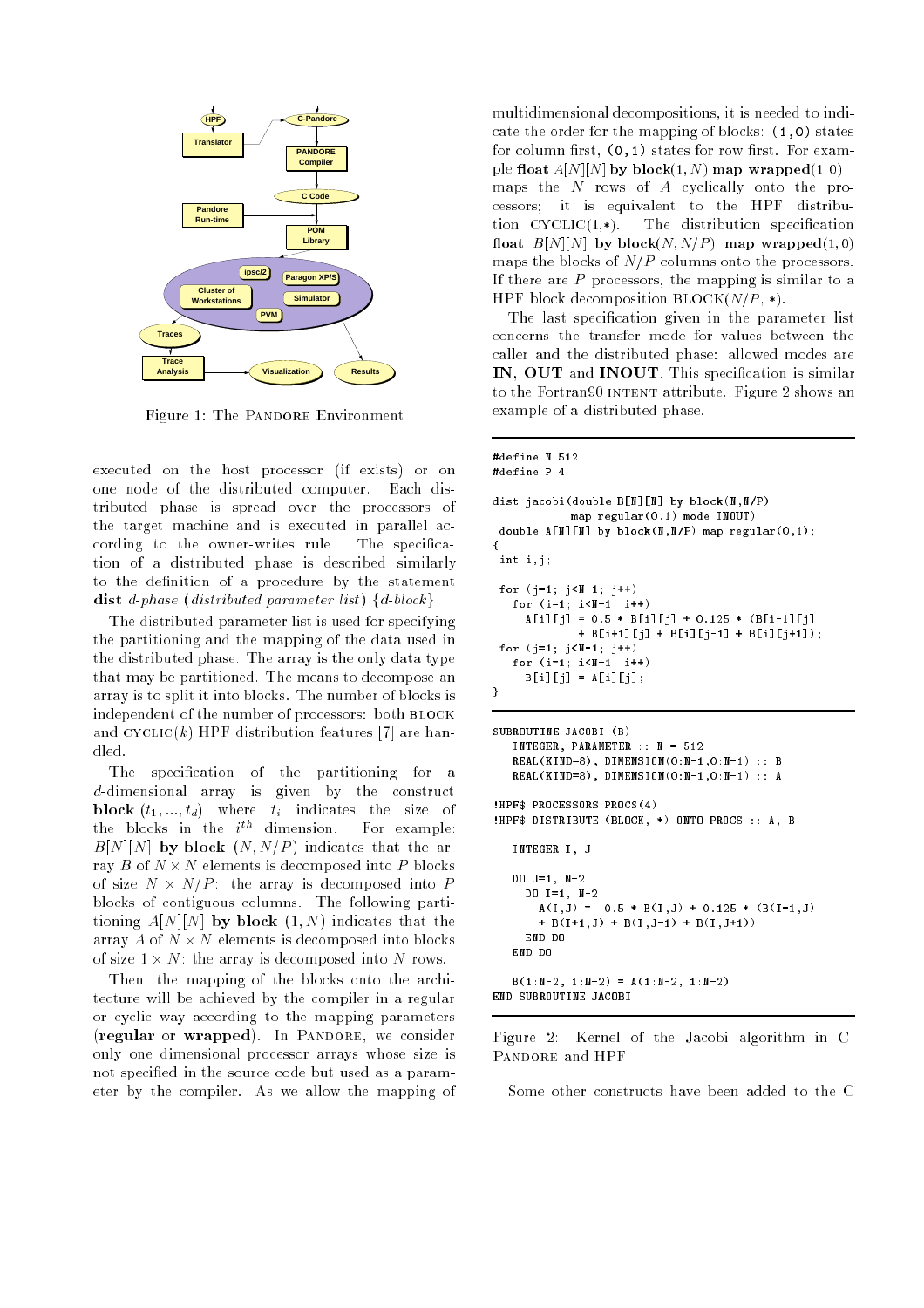language, with no direct relation with distribution, to improve the ease of programming. Ordinary C functions are not allowed in the PANDORE language but in addition to distributed phases, two features are offered to the programmer: macros and closed functions.

Macro declarations are similar to procedure definitions but parameters are passed "by name" and calls to a *macro* are in-lined by the compiler. Closed functions are similar to C functions but cannot access global variables nor modify distributed arrays. Close functions are similar to HPF PURE functions.

# IV. The Pandore Compiler

The compiler produce SPMD code from the usersupplied data decomposition according to the ownerwrites rule. Two compilation schemes are embedded in the compiler. For reductions and parallel loops with one statement, affine bounds and array references, the compiler applies an optimized scheme [14] performing loop bounds reduction and message vectorization.

For statements that cannot be optimized, the compiler relies on the well-known runtime resolution technique. Because distributed array management is a critical point to achieve good performances, an original distributed array management based on paging [15] has been developed to support both schemes.

# A. Compilation of Parallel Loops

For reductions and parallel loops, the compiler generates a code that comprises two parts: a communication part and then a computation part. Only one computation code is generated so, no difference is made between local computations (that is those involving only local data) and non-local computations (that need to fetch data owned by other processors). Avoiding this separation does not affect the performance of the generated code since our distributed array management provides a uniform and efficient access method for local data and copies of distant data. Besides, performing this separation does not seem realistic in the general case, with regard to compilation time and code fragmentation.

Actually, the compiler generates a series of communication codes. One communication code is produced for each right hand side reference to a distributed array and is decomposed in its turn into a send part and a receive part. Loop bounds and array subscripts but also the distribution of the arrays involved in the computation are analyzed by the compiler. For a given right hand side reference to a distributed array, the associated set of data that must be exchanged between processors is characterized by a polyhedron whose scanning [11, 6] provides the SPMD send code and receive

code for the reference. Then, the way arrays are represented in the local memories is taken into account by the compiler so that the data to be moved from one processor to another are scanned in the appropriate direction. This permits the transfer of contiguous zones (both on the sender and the receiver) and so eliminates the need of coding/decoding and copying between message buffers and local memories. The generation of the SPMD computation code rely on the same technique: according to the analysis of the left hand side reference, the compiler constructs a polyhedron which defines the set of iterations that must be performed on each processor.

# B. Management of Distributed Arrays

The distributed array management that completes the two compilation schemes balances the memory requirements and the speed of accesses to local data. It provides a uniform representation for local data and copies of distant data. Each block of a distributed array is decomposed into pages thus an array is represented on a processor by a table of pages that contains both local pages (pages of the blocks owned by the processor) and distant pages (copies of pages owned by other processors). For a given distributed array, the direction and the size of its pages are determined by the compiler so that the global to local index transformation involves only low level operations (shifts, masks) and the size of the table of pages is minimized.

# V. The Jacobi Kernel

The Jacobi Relaxation Iterative Method can be used to approximate the solution of a partial differential equation discretized on a grid. At each time step, the current approximation is updated by computing for each grid point the weighted average of the values of the neighboring points. We focus here on the kernel of this algorithm that consists of two loop nests working on two 2-D arrays  $A$  and  $B$ . The first loop nest one computes in array A the current approximation from the values stored in array  $B$  that represents the last approximation. The second one transfers elements of A into B.

The distributed phase corresponding to the kernel is shown in figure 2. Arrays  $A$  and  $B$  are both distributed into  $P$  groups of columns (blocks of size N - N=P ), one group on each of the P processors. The mapping is not significant here as there is only one block per processor. With such a distribution, the workload is evenly distributed among the processors and the second loop nest is executed without any communication because arrays  $A$  and  $B$  are fully aligned. Communication is needed in the first loop nest. Indeed, computing elements of the boundaries of each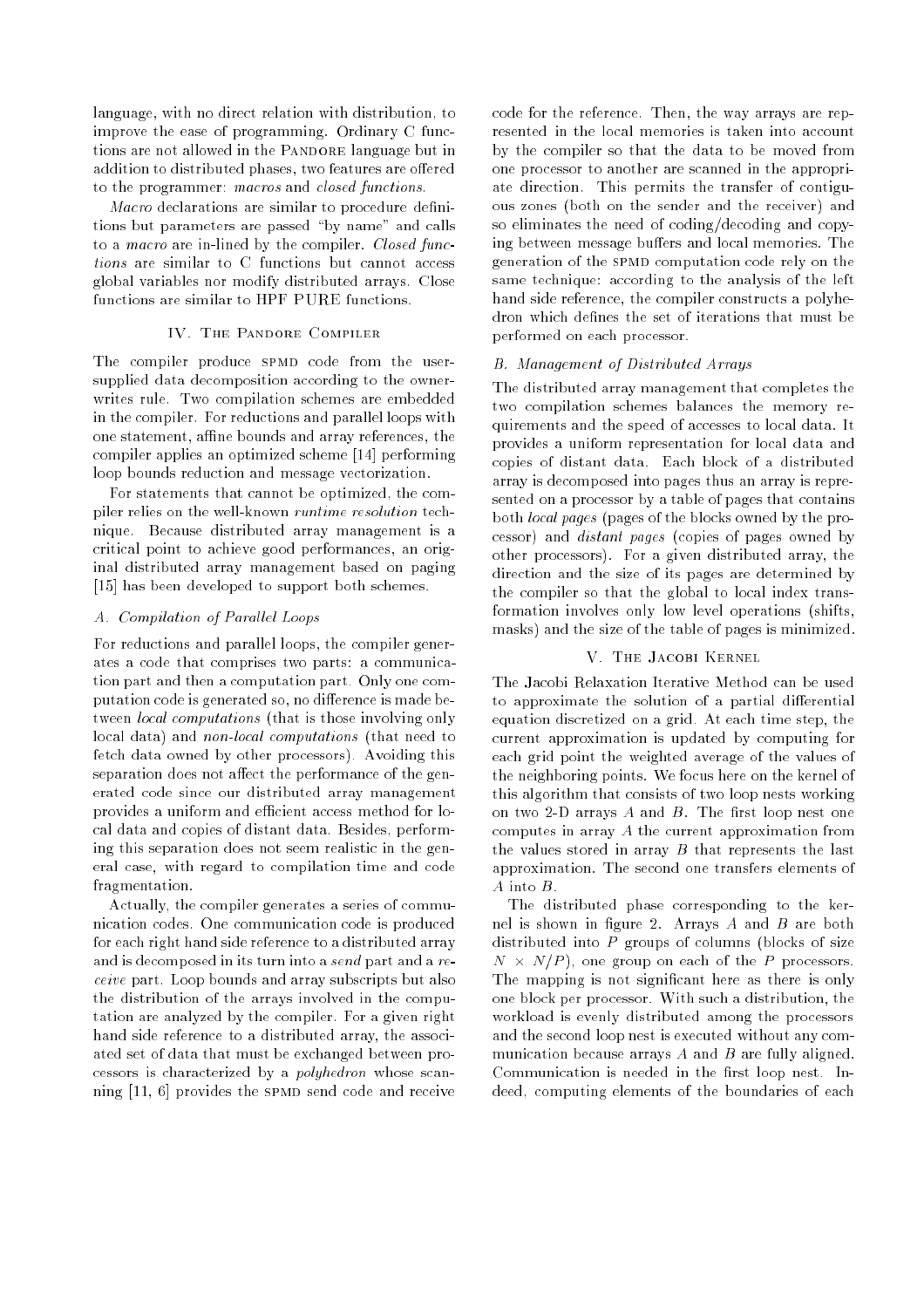block necessitates accessing elements situated on the neighboring processors. The symmetry of the accesses would permit a row-wise distribution, leading to the same cost of communication. However, as in both loop nests elements are accessed column-wise (loop  $j$  is the outer loop), locality is best exploited with a columnwise distribution-.

As they conform with the restrictions of the application of the polyhedron-based compilation scheme, these two loop nests are fully optimized by the Pan-DORE compiler. Although its scope is wider, the joint use of the optimized scheme and the run-time system prove to be as efficient as more classic compilation methods such as the overlap [16]. Indeed, the following optimizations automatically apply in this case: Iteration domains are restricted, messages are fully vectorized, direct unbuffered communications are used and index conversions are reduced to the identity function (the page number is the column number and the page offset is the row number).

The performances of the produced code for various input sizes2 are summarized in table 1. They are almost optimal for small numbers of processors. For a given array size, the number of operations needing only local data performed by a processor is inversely proportional to the number of processors. The boundaries are of fixed size, so performances decrease with large numbers of processors. However, one can notice that performances remain at a good level even with small data sizes: for  $N = 128$ , the efficiency  $-i.e.$ the ratio  $\frac{P}{ts \times p}$  where  $tp$  is the time for the parallel PANDORE program and  $ts$  the time for the sequential C program— reaches  $67\%$  for 16 processors although  $1/4$  of the columns are exchanged in the first loop nest.

|    | 128                                 |      | 256                                 |      | 512                      |      |
|----|-------------------------------------|------|-------------------------------------|------|--------------------------|------|
| р  | time<br>$\mathcal{S}_{\mathcal{S}}$ | eff. | time<br>$\mathcal{S}_{\mathcal{S}}$ | еff. | time<br>$\boldsymbol{s}$ | eff. |
| 2  | 0.242                               | 86%  | 0.970                               | 87%  |                          |      |
| 4  | 0.128                               | 81%  | 0.495                               | 86%  | 1.961                    | 86%  |
| 8  | 0.068                               | 76%  | 0.253                               | 84%  | 0.999                    | 85%  |
| 16 | 0.039                               | 67%  | 0.132                               | 80%  | 0.503                    | 84%  |
| 32 | 0.027                               | 48%  | 0.075                               | 70%  | 0.261                    | 81%  |

Table 1: Performances results for the Jacobi Kernel

## VI. Parallelization of a Wave Propagation Application with Pandore

Several tests on classical algorithms such as matrixmatrix multiplication, Gram-Schmidt or LU factorization have already been conducted to evaluate the Pandore compiler [2]; the next step of the validation of the compiler goes through experimentations on real applications.

## A. The Wave Propagation Application

We describe here the parallelization/distribution with Pandore of a wave propagation algorithm that has been developed by the French Petroleum Institute for use by seismology experts to analyze the impacts of seismic shocks. The application, whose core is about one thousand line long, simulates the wave propagation in a bounded 2D space. Waves are generated by an explosion triggered at a given point of the considered space. The program studies the temporal evolution of the waves at several points of the space where some sensors are located. It takes as input a number of simulation parameters such as the time and space steps, the frequency of the explosion source and the positions of the sensors.

The numerical algorithm follows a discretized finite element method. It corresponds to the second order time discretization  $(V(t = n + 1) = F(V(t - n)),$  $V(t = n - 1)$ ) and to the second order discretization of the spatial partial derivatives from the continuous system of PDE describing the waves propagation in an heterogeneous domain.

The results of the algorithm are the values of the horizontal and vertical movements at each time step, for each sensor. The program is divided into two phases:

- The initialization phase: it denes the initial conditions of the explosion and the constraints associated with the nature of the propagation domain.
- The computation phase: this phase consists of a main loop representing the time evolution. At each iteration step we compute the horizontal and vertical movements at time  $t+1$  and  $t+2$ , for each point of the grid representing the 2D space.

The final results, *i.e.* the movements associated to the sensors, correspond to a grid sampling. During the computation phase, for each movement, four arrays are used:  $U_n$  and  $U_m$  for the horizontal movements and  $W_p$  and  $W_m$  for the vertical ones.

The body of the loop is composed of four similar parts corresponding to the following computations:

$$
\begin{cases}\nU_p(t+1) &= f(U_m(t), U_p(t+1)) \\
W_p(t+1) &= g(W_m(t), W_p(t+1)) \\
U_m(t+2) &= f(U_p(t+1), U_m(t)) \\
W_m(t+2) &= g(W_p(t+1), W_m(t))\n\end{cases}
$$

<sup>&</sup>lt;sup>1</sup>The compilation process does not perturb the loop order when restricting the computation loop domains

<sup>&</sup>lt;sup>2</sup>The memory size on the iPSC/2 nodes did not allow the program execution for <sup>N</sup> = 512 and <sup>P</sup> = 2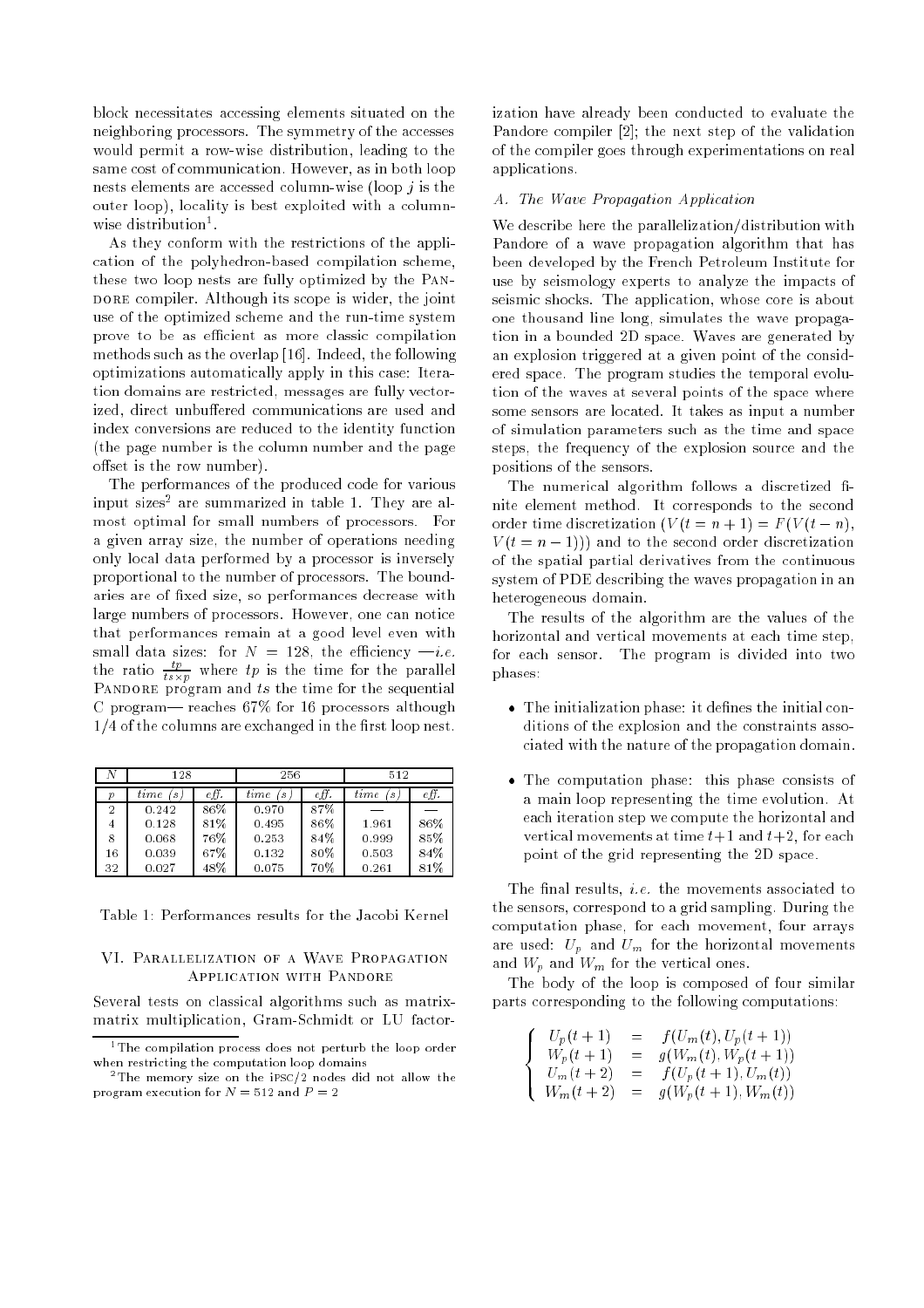Functions  $f$  and  $g$  comprises two series of nested loops. The first one is a series of 2-deep loops operating on the inner part of the grid. These loops are comparable to the first part of the Jacobi kernel presented earlier. The second series is made of several 1-deep loops operating on the upper border of the grid.

#### B. Distribution of the Program

We describe here the steps to transform the initial sequential program into a C-PANDORE one. Only one distributed phase is needed for this application, corresponding to the initialization phase followed by the computation phase. So, using the dist construct of the C-PANDORE language to encapsulate this phase, all the computation will be automatically distributed on the nodes of the target parallel computer.

Exchanges between the host (or a dedicated node) and the computing nodes are only performed at the beginning of the distributed phase (to send the simulation parameters) and at the end of the computation (to transfer the final results giving the movements associated with the sensors). These exchanges will be automatically handled by the compiler according to the parameters specification of the distributed phase.

The body itself of the distributed phase has been slightly modied in order to exhibit parallel nested loops which conform to the conditions under which the compiler may perform loop optimization. We easily obtain that for the four main computation parts described in A.because the loops naturally appear as parallel loop nests with affine array references and loop bounds.

The main task when writing the C-PANDORE program resides in the the choice of the array decompositions. The main arrays, described in A., are 2D arrays representing the propagation space grid. They are used together with a tenth of 2D coefficient arrays of the same type. Eight other 1D arrays are used for the computation of the border of the grid.

For this algorithm, we chose a column-wise decomposition for all the 2D arrays because

- in the computation of the values associated with the inner part of the grid, the dependencies are similar those found in the Jacobi leading to this decomposition as one of the best choices;
- the 1-deep loops operating on the upper border of the grid (first row of the arrays) necessitates a column-wise decomposition in order to distribute the workload evenly;
- the 2-deep loops are column oriented so a column decomposition enforces the locality for the greatest part of the computation.

Given P, the number of processors, each  $(N, N)$  array is partitioned into blocks of size  $(N, N/P)$ . So we obtain a C-PANDORE program that, except for the specification of the distribution phase and the partitioning of the arrays, corresponds almost exactly to the sequential one.

## C. Performance Results

# C.1. First Results

We ran the above described version of the Wave Propagation program on the ipsc/2. The performance results are given in table 2. The overall performances are satisfactory, considering that the parallel code has been produced automatically. With a good adequation between the data size and the number of processors, an efficiency around  $70\%$  is reached. Furthermore, it can be noticed that, for a given array size, performances decrease few when adding processors.

|    | 128                                 |      | 256       |     | 512            |     |
|----|-------------------------------------|------|-----------|-----|----------------|-----|
| р  | time<br>$\mathcal{S}_{\mathcal{S}}$ | eff. | time<br>S | e∏. | $_{time}$<br>S | €Ħ  |
| 2  | 136                                 | 75%  |           |     |                |     |
| 4  | 71                                  | 72%  | 280       | 71% |                |     |
| 8  | 38                                  | 66%  | 145       | 69% |                |     |
| 16 | 22                                  | 56%  | 77        | 65% | 289            | 68% |
| 32 | 17                                  | 38%  | 42        | 59% | 150            | 66% |

Table 2: Performance results for the Wave Propagation Application

#### C.2. Further Optimizations

#### Sampling Associated with the Sensors

In the C-PANDORE program obtained in section Bthe parallel loops performing the sampling lead to communications that could be avoided. This is due only to the fact that alignment cannot be expressed yet in C-Pandore; hence, the arrays storing the movements associated with the sensors are not aligned with the arrays representing the space grid. However, a trivial manual renumbering of the sensors points is possible to make the sampling arrays aligned with the grid arrays. After this transformation, the sampling loops are executed without communication. The performances are not very much affected by this modification as the sampling only represent 5% of the total execution time.

#### Avoiding Multiple Transfers

During execution some array elements are sent several times to the same processor without having been modied because loops are optimized independently and there is no inter-loop def-use analysis for non-local data. These unnecessary transfers may be avoided by